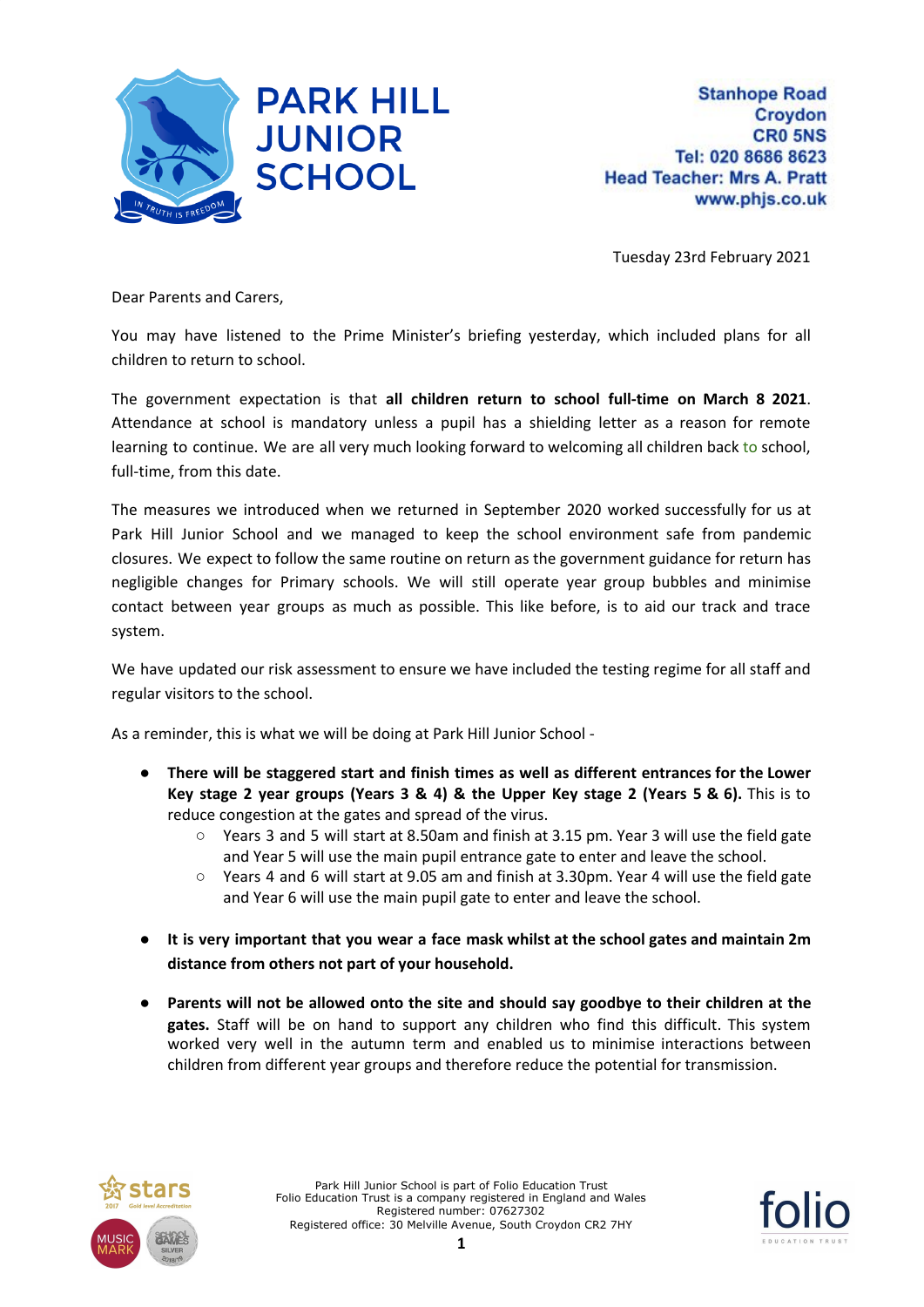- Parents are encouraged to make contact with the school **via email and telephone**, as we will continue to minimise contact between adults. If it is necessary to have face to face contact, this can be arranged in a space for social distancing to occur.
- **Uniform** All children should return to school in their **full school uniform.** Please note that trainers, boots and leggings should not be worn to school. However, because we will still be using the field which is currently quite muddy, we ask that you send children in with an old **pair of trainers** to change into for playtimes. These can be left in school for easy access. The refurbishment has meant that we have new carpets in our classrooms and because some children prefer walking in their socks in their classrooms we would like to keep the carpets clean - thank you for your kind understanding.
- There will be **no PE bags** in school because children can come into school in their PE kit on the days they have PE. Most PE lessons will be outdoors (as advised) so school joggers will be sensible. This is to minimise the number of bags in school. Please ensure your child has the **correct PE kit**.
- **The Curriculum** For 1 week from the 8th March, we will return to our bespoke **Park Hill Rainbow Recovery Curriculum**, alongside our school curriculum subjects, as we know that we will have to spend some time reorienting our pupils back into the school routine. This was very successful in the autumn term and set the children off to learning through the whole curriculum earlier than expected. Every child will be eased back into our learning expectations, the school rules and routines of school life, whilst acknowledging the difficult experience we have all been through this year.
- There will be **no face to face whole school assemblies, these will be done virtually** and **play times** and **lunch times** will be **staggered**, so that children from different year groups do not interact.
- **Children's resources for learning** To minimise the risk of transmitting the virus, please remember to supply your child with **a plain, see-through pencil case containing only:**
- 2 HB pencils
- 1 whiteboard pen
- 1 handwriting pen
- 1 green pen for editing
- A closed pencil sharpener
- An eraser
- A ruler (30cm if possible)
- A set of colouring pencils
- 1 Pritt Stick style glue
- **All** children must also have a **named water bottle** in school every day.

Please ensure all of these items are labelled with your child's name (including each pencil). We politely ask you to stick with a clear plastic pencil case as any others will be returned to you because they detract children from learning effectively.

- Children will bring in a named bag but with no accessories (e.g. key rings) attached.
- Children will be sharing some equipment in school like the mini white boards, for teachers to assess their learning from a safe distance but these will be cleaned regularly. This is permitted within the guidance.